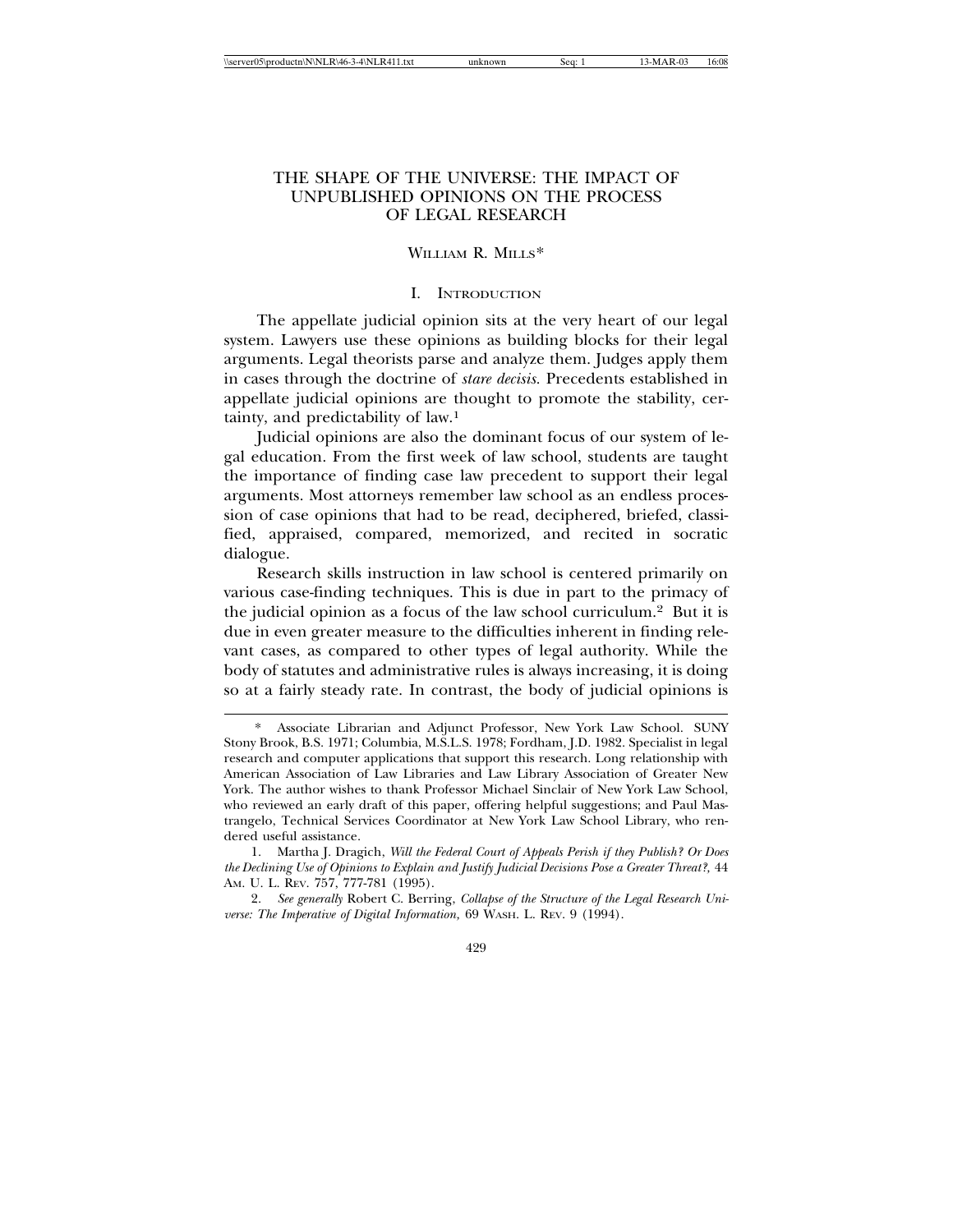marked by nearly exponential growth that is unabated.3 In confronting legal issues that are complex or unsettled, it takes a skilled and fastidious researcher, using a diverse set of research tools, to ferret nuggets of relevant authority out of the vast mines of judicial precedent.

The researcher's burden might be eased to some degree if she were at liberty to ignore some portion of this authority, or if her work product were not held to a high standard of thoroughness. But the metes and bounds of her work are set, ultimately, by the doctrine of precedent. And the rules of professional responsibility insist that her research product reflect a thorough investigation of the entire universe of controlling judicial authority, no matter how large that universe might be.4 Even negative cases must be noted and distinguished, and controlling negative authority disclosed to opposing counsel.<sup>5</sup> The bar is set high, as the law student is often reminded.

Another factor that adds to the case law researcher's burden is that odd phenomenon, the unpublished opinion. The very concept of the unpublished opinion embodies impediments to access. The law school curriculum devotes little attention to such opinions. Indeed, it is reasonable to speculate that many a law student gets all the way through without ever meeting one. No doubt this is because such opinions are consigned to an inferior echelon of legal authority. The federal court system hobbles the authority of unpublished opinions through court rules that prohibit, in varying degrees, their citation in legal briefs.

Yet unpublished opinions, and their attendant no-cite rules, sit at the center of a debate that is currently raging in the legal profession. This debate calls into question the very nature of our system of legal precedent. The debate invokes both the deepest historical foundations of the American legal system, and the most modern practices of American lawyers and judges. It stirs controversy over issues of government secrecy, and inequality among litigants before the bar of justice. A recent case, *Anastasoff v. United States*, 223 F.3d 898 (8<sup>th</sup> Cir. 2000), *va*-

<sup>3.</sup> Christian F. Southwick, *Unprecedented: The Eighth Circuit Repaves Antiquas Vias with a New Constitutional Doctrine,* 21 REV. LITIG. 191, 198-199 (2002).

<sup>4.</sup> Lawrence D. MacLachlan, *Gandy Dancers on the Web: How the Internet has Raised the Bar on Lawyers' Professional Responsibility to Research and Know the Law,* 13 GEO. J. LE-GAL ETHICS 607, 612-617 (2000).

<sup>5.</sup> ABA Model R. Prof. Conduct 3.3(a)3 (2000), *cited in* Stephen A. Fredley, *Anastasoff v. United States: Nonprecedential Precedent, Judicial Power, and Due Process; a Case for Maintaining the Status Quo,* 10 GEO. MASON L. REV. 127 n.91 (2001).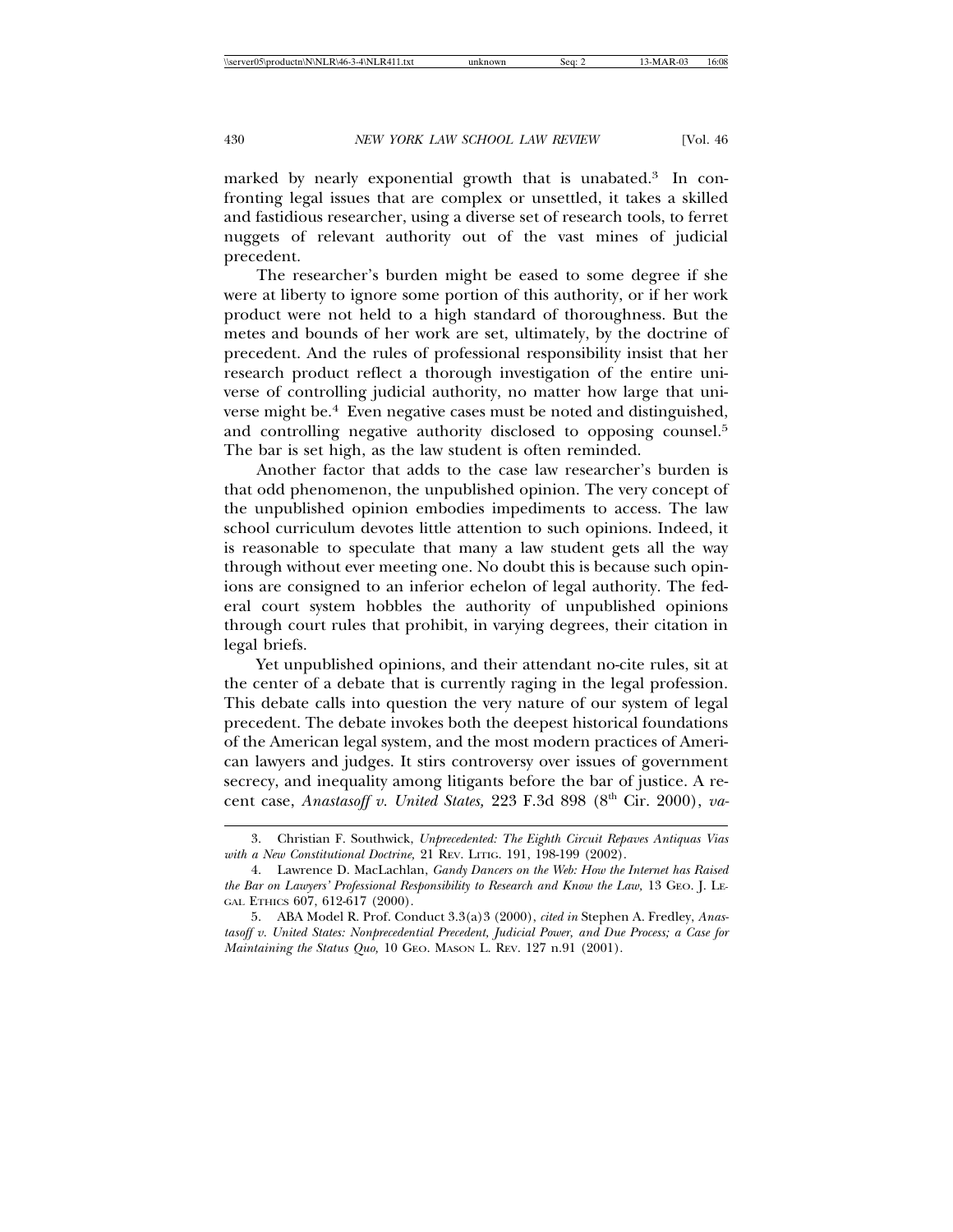*cated as moot* 235 F.3d 1054 ( $8<sup>th</sup>$  Cir. 2000), has reinvigorated this debate by giving it a new constitutional dimension, and placing it squarely within the context of judicial accountability and the appropriate separation of powers among our branches of government. This case has, in turn, become the subject of extensive analysis in subsequent cases and commentaries.

Much of the commentary on the *Anastasoff* case ignores, misunderstands, or gives short shrift to practical aspects of modern legal research, and to essential precepts of information policy. In this essay I will outline the recent history of the unpublished opinion, and summarize the current debate. I will then review the *Anastasoff* case, touch briefly on its progeny, and analyze the resulting implications for legal research. Finally, I will argue that while reform of the no-publish, nocite rules is imperative, such reform must be informed by deeper information policy considerations.

## II. BACKGROUND

There may still be some lawyers who assume that federal appellate courts publish all their opinions, as this was still a valid assumption not so very long ago.6 The U.S. Supreme Court still authorizes for publication every opinion they hand down. But at the level of intermediate appellate courts, selective publication has become a well-established practice.

Commentators trace the origins of the practice to a 1964 report of the Judicial Conference, which formally recommended that only opinions with general precedential import be published at the circuit court level.7 Federal courts did not immediately embrace this recommendation, but by 1972 the Board of the Federal Judicial Center had proposed that all the circuits adopt plans to inhibit publication, and to prohibit citation of unpublished opinions. The Judicial Conference readily adopted this proposal, and by 1974 every circuit had a plan in place. Although a uniform rule was proposed, in the end the various circuits adopted plans and promulgated no-publication and no-citation rules to suit their own individual preferences. The circuits continue to administer their individual plans to this day.<sup>8</sup>

<sup>6.</sup> Kirt Shuldberg, *Digital Influence: Technology and Unpublished Opinions in the Federal Courts of Appeals,* 85 CALIF. L. REV. 541, 546 (1997).

<sup>7.</sup> Southwick, supra note 3, at 203. **R**

<sup>8.</sup> *Id.* at 204.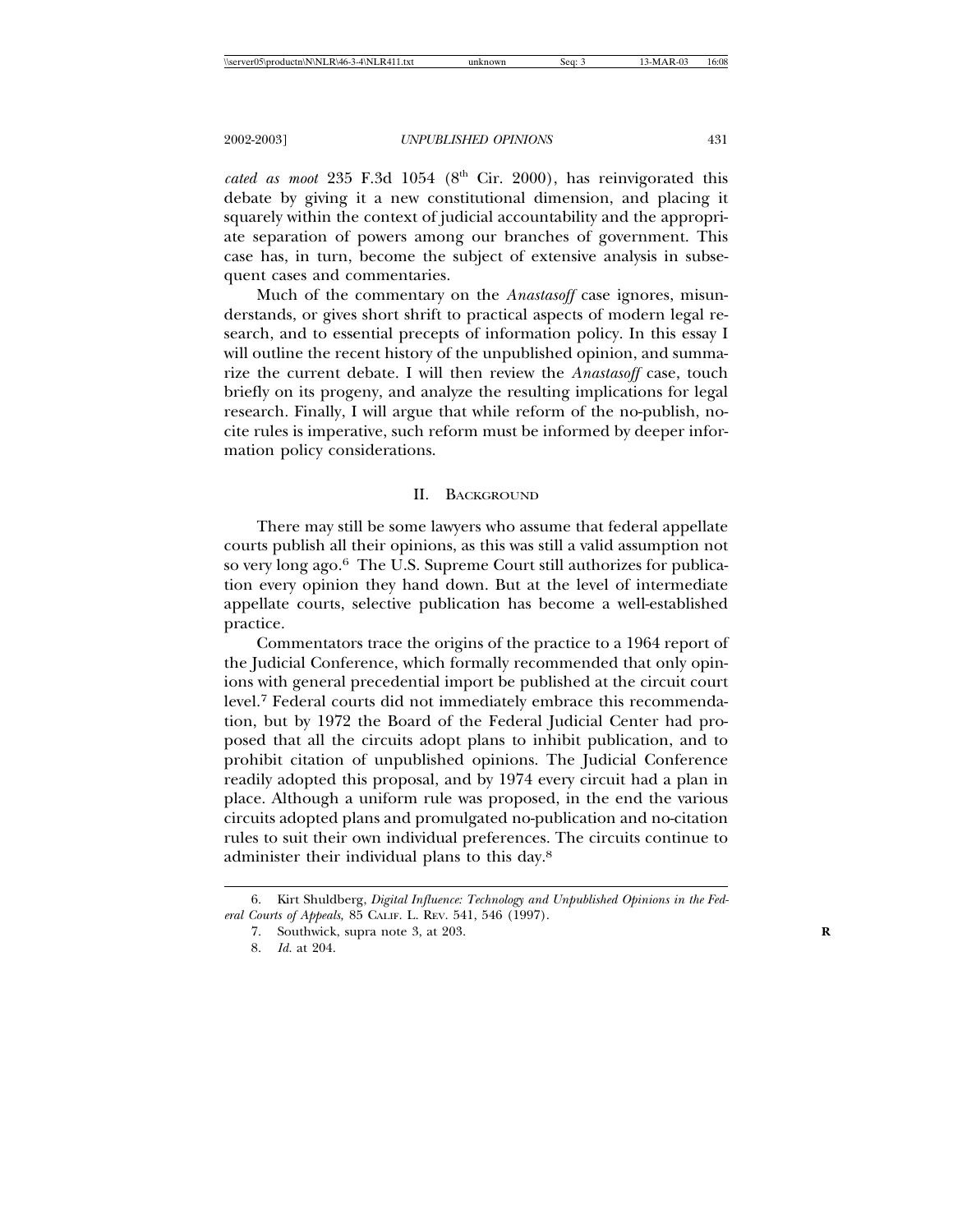The rules restricting citation of unpublished opinions are intended as enforcement mechanisms for negating their precedential value. But different circuits' rules define these restrictions in different ways. Many allow citation to establish the law of the case, *res judicata*, or collateral estoppel. Others permit citation of unpublished opinions for persuasive effect, but deny them mandatory authority.

Detailed summaries of the intercircuit variations among these rules can be found in various sources,<sup>9</sup> but far more interesting than these details are the statistics that show how the rules have been administered. Several empirical studies have detected substantial differences in publication rates among the circuits, leading their authors to conclude that judges do not make consistent publication decisions.10 The most dramatic figures, though, document the increasing rate of nonpublication, particularly in recent years.<sup>11</sup> According to current statistics, nearly 80% of federal circuit court cases are now decided without a published opinion.<sup>12</sup>

Nearly every commentator who cites such figures, though, is quick to point out that vast numbers of what lawyers call "unpublished opinions" *are not really unpublished at all.* Indeed, many unpublished opinions are readily available through a variety of media to researchers who know where to look for them. Sly observers highlight the paradoxical nature of the "unpublished" designation,<sup>13</sup> and deride its absurdity.<sup>14</sup> In the common parlance of modern American lawyers, an "unpublished opinion" is an opinion that was never designated for publication

11. *See, e.g.*, Richard S. Arnold, *Unpublished Opinions: A Comment,* 1 J. APP. PRAC. & PROCESS 219, 221 (1999); Boyce F. Martin, Jr., *In Defense of Unpublished Opinions,* 60 OHIO ST. L.J. 177, 188-189 (1999).

12. *See* Administrative Office of the United States Courts, Judicial Business of the United States Courts 44 tbl. S-3 (2000), quoted in Hart v. Massanari*,* 266 F.3d 1155, 1177 (9th Cir. 2001).

13. Charles E. Carpenter, Jr., *The No-Citation Rule for Unpublished Opinions: Do the Ends of Expediency for Overloaded Appellate Courts Justify the Means of Secrecy?,* 50 S.C. L. REV. 235, 249-250 (1998); *See also* Richard S. Arnold, *The Future of the Federal Courts,* 60 MO. L. REV. 533, 537 (1995).

<sup>9.</sup> *See, e.g*., Jon A. Strongman, *Unpublished Opinions, Precedent, and the Fifth Amendment: Why Denying Unpublished Opinions Precedential Value is Unconstitutional,* 50 U. KAN. L. REV. 195, 198-201 (2001).

<sup>10.</sup> *See generally* Deborah J. Merritt & James J. Brudney, *Stalking Secret Law: What Predicts Publication in the United States Courts of Appeals,* 54 VAND. L. REV. 71 (2001); *see also* Michael Hannon, *A Closer Look at Unpublished Opinions in the United States Courts of Appeal,* 3 J. APP. PRAC. & PROCESS 199 (2001); *See also* Robert A. Mead, *'Unpublished' Opinions as the Bulk of the Iceberg: Publication Patterns in the Eighth and Tenth Circuits of the United States Courts of Appeals,* 93 LAW LIBR. J. 589 (2001).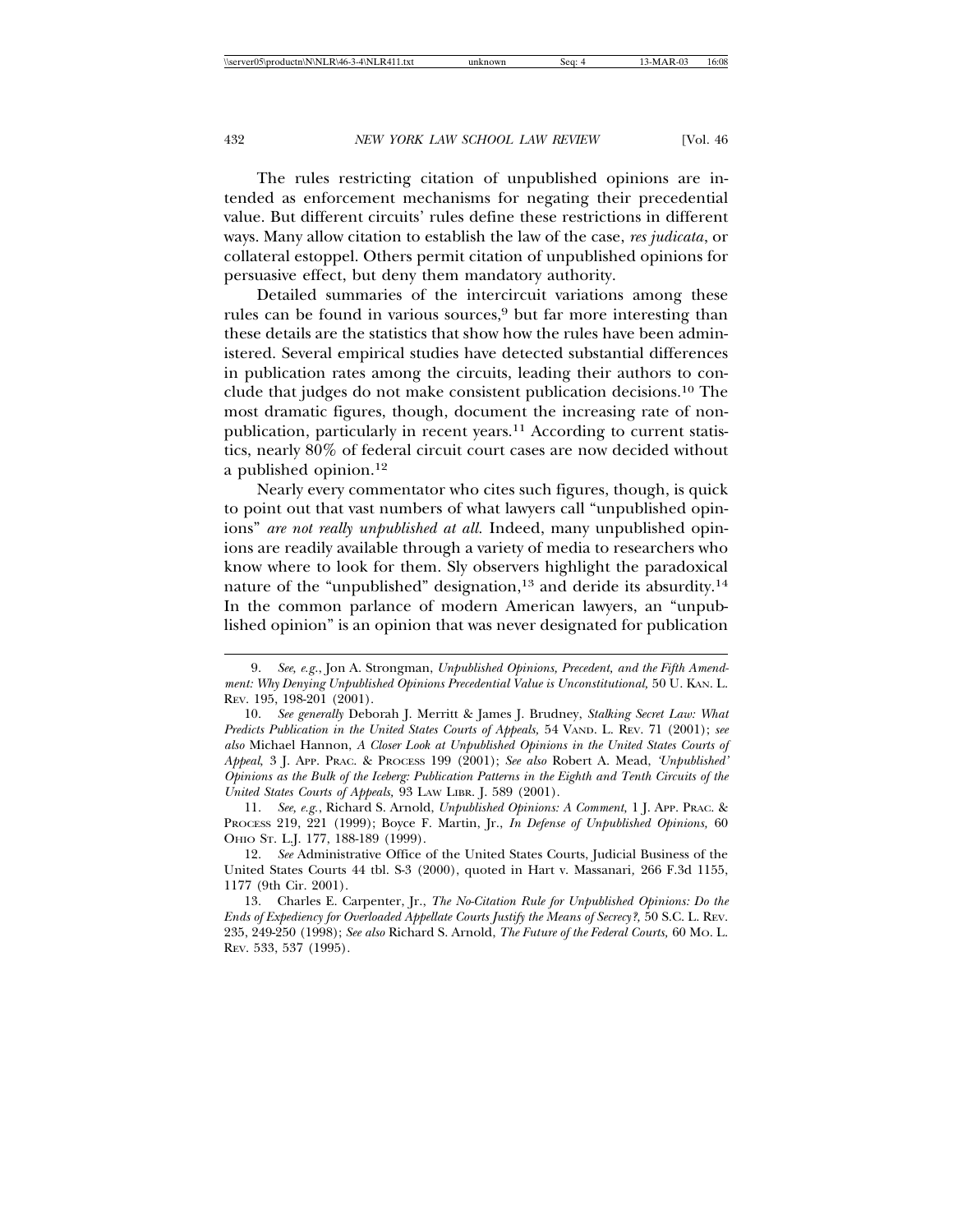by the court that issued it, and never printed in any of the editions that comprise West's National Reporter System. (For federal circuit courts, this means *Federal Reporter*.) Thousands and thousands of such opinions are handed down every year.

It is easy to identify a variety of media in which such an opinion could have appeared, and thus have been, in some sense, "published." Most commentators make haste to recognize this, and to point to various sources in which these so-called unpublished opinions can be found. Quite predictably, the sources mentioned most often in this context are LEXIS and Westlaw. Other frequently cited electronic sources are CD-ROM's (a truly archaic form of cutting edge technology) and the Internet. Commentators further note the presence of unpublished opinions in legal journals and specialty reporters,15 thus acknowledging the fact that these opinions have been available to researchers since long before the dawn of the electronic information age.

Yet there can be no doubt that it was the advent of digital technology in the law, as manifested in case law databases and their attendant search engines, that fueled the current debate over unpublished opinions.16 With computers, lawyers are now closer than they've ever been to the possibility of searching the entire universe of appellate judicial opinions. Of course, in the decades that preceded the computer's arrival in the law library, lawyers were already sanguine in their conceit that they possessed the capability of searching this entire universe. The trick came down to defining the shape of the universe.

## III. THE DEBATE

Appellate courts' no-publication and no-citation rules have drawn ardent critics and supporters since their inception.17 The literature

<sup>14.</sup> Arthur B. Spitzer and Charles H. Wilson, *The Mischief of the Unpublished Opinion,* 21 LITIG. 3, 4 (Summer 1995) (the release of unpublished opinions to Westlaw with the admonition "not for publication" has an "aura of comic naivete").

<sup>15.</sup> Strongman, *supra* note 9, at 196. **R**

<sup>16.</sup> The litigation explosion, which brought about the circuits' no-publication and no-citation rules, happened almost concurrently with the arrival of the computer, in the mid-to-late 1970's. I will leave it to other commentators to speculate about this remarkable coincidence.

<sup>17.</sup> *See, e.g.*, William L. Reynolds and William M. Richman, *The Non-Precedential Precedent — Limited Publication and No-Citation Rules in the United States Courts of Appeals,* 78 COLUM. L. REV. 1180 (1978); Lauren K. Robel, *The Myth of the Disposable Opinion: Unpublished Opinions and Government Litigants in the United States Courts of Appeals,* 87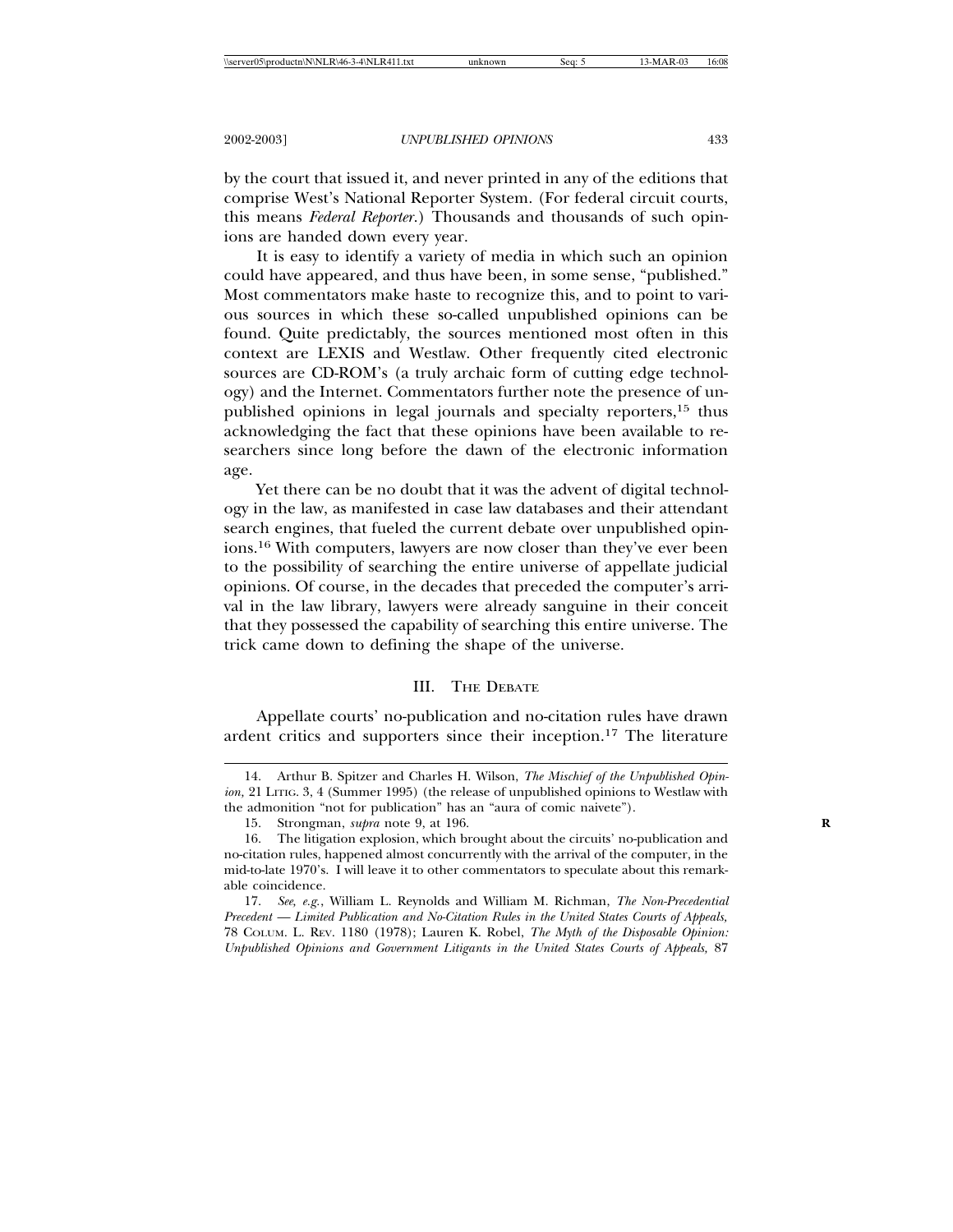chronicling the debate is voluminous, and can be found in every sort of legal publication. Participants in the debate are drawn from a broad spectrum within the legal profession: academics, judges, practitioners of various specialties, and librarians. Members of all of these groups are well represented among the commentators, reflecting a broadbased concern.

Proponents of the no-publication and no-citation rules generally declaim their absolute necessity in averting the very paralysis of our judicial system.<sup>18</sup> They point to the crisis of volume in modern litigation, which would so hinder the detailed and scrupulous review of precedent-worthy cases as to bring this process to a halt if judges were obliged to produce a full-fledged opinion every case.<sup>19</sup>

A complementary line of reasoning holds that courts generally designate their opinions as "not for publication" only in cases that are routine, straightforward, redundant, or otherwise unimportant. It is argued that a researcher could easily discover and apprehend the rationale for unpublished decisions through consultation of the body of published opinions. The publication of such trivial opinions would add nothing to the development of the law. Indeed, it would be bad policy to require publishers to publish, libraries to collect, and researchers to waste their time on opinions that merely belabor the obvious.

Critics of the prevailing system cite an array of abuses and inequities as flowing from the no-publication and no-citation rules. They argue that limited publication inevitably results in the creation of a shadow body of secret law. They deny the infallibility of judges in accurately predicting the precedential value of their opinions. Perhaps their most compelling arguments are based in the allegation that judges' and litigants' real-world behavior often betrays the notion that unpublished opinions are unimportant. The critics condemn the rules as providing the basis for a variety of dark judicial practices that extend

MICH. L. REV. 940 (1989); Susan W. Brenner, *Of Publication and Precedent: An Inquiry into the Ethnomethodology of Case Reporting in the American Legal System,* 39 DEPAUL L. REV. 461 (1990); Mark D. Hinderks and Steve A. Leben, *Restoring the Common in the Law: A Proposal for the Elimination of Rules Prohibiting the Citation of Unpublished Decisions in Kansas and the Tenth Circuit,* 31 WASHBURN L.J. 155 (1992); Robert J. Martineau, *Restrictions on Publication and Citation of Judicial Opinions: A Reassessment,* 28 U. MICH. J.L. REF. 119 (1994); Carpenter, *supra,* note 14. **R**

<sup>18.</sup> Thomas R. Lee and Lance S. Lenhof, *The Anastasoff Case and the Judicial Power to 'Unpublish' Opinions,* 77 NOTRE DAME L. REV. 135,147-148 (2001).

<sup>19.</sup> *See, e.g.*, Martin, *supra* note 11; Alex Kozinski and Stephen Reihnardt, *Please* **R** *Don't Cite This!,* 20 CAL. LAW. 43 (2000); Fredley, *supra* note 5. **R**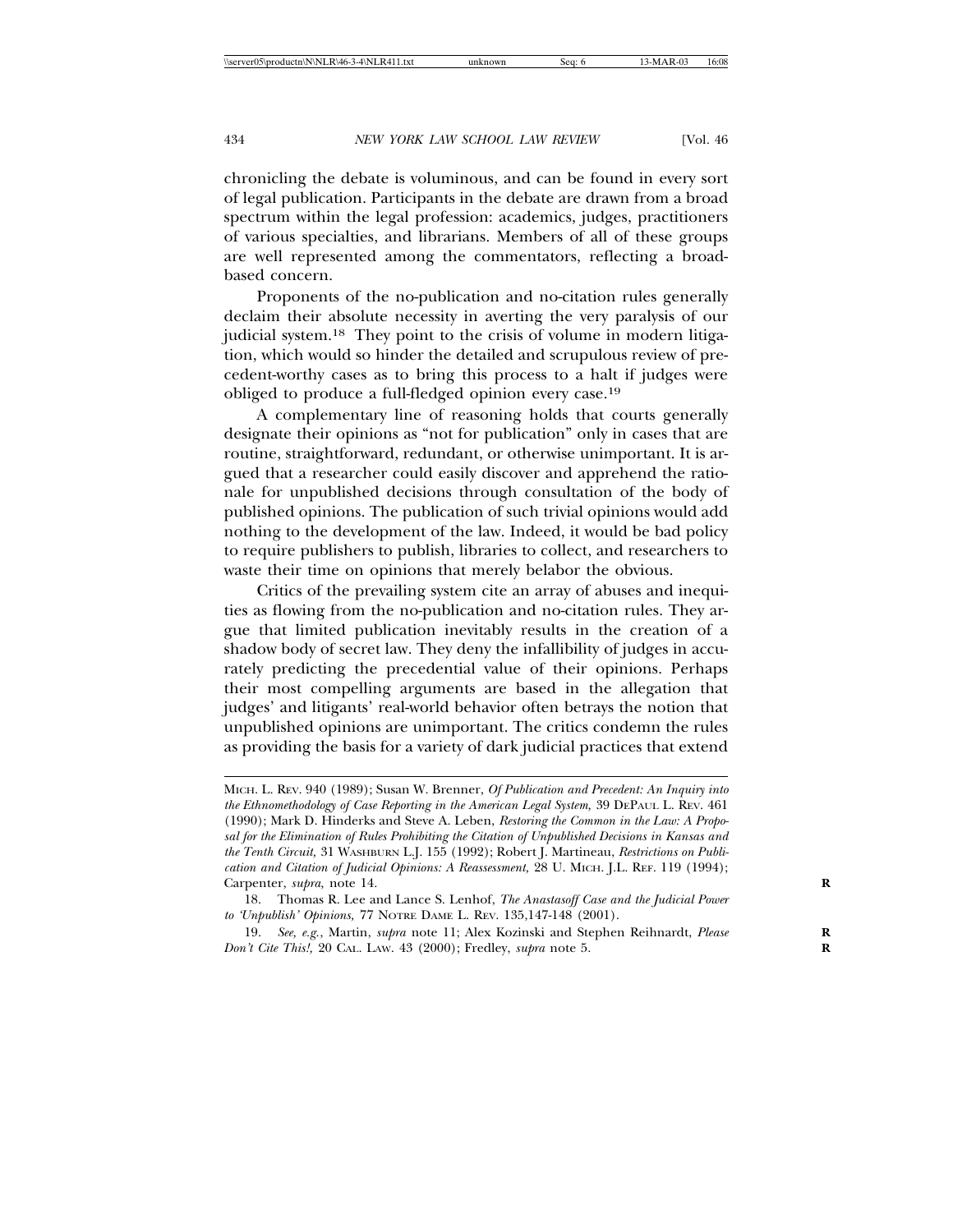all the way from shoddy reasoning in unpublished opinions to horse trading in the determination of whether or not an opinion will be published.20 They foresee an inevitable diminution of judicial legitimacy and integrity.

One consideration that is often invoked in the current debate is the inequality of access to unpublished opinions. It is argued that rich litigants have better access to these opinions than do less affluent litigants.21 Frequent litigants have better access than "one shot" litigants.22 Litigants represented by specialists have better access than litigants represented by generalists.23 And, yet another aspect of inequality is the varying publication rates of opinions in different subject areas. Thus, for example, a lawyer researching an issue of securities law draws from a far richer body of published judicial authority than does a lawyer researching an immigration law question.<sup>24</sup>

Interestingly, one finds arguments invoking these inequalities of access in the commentaries of both detractors and supporters of limited publication. The detractors see the abatement of limited publication as a democratizing factor in judicial precedent, so long as it goes hand in hand with improved access to unpublished opinions through electronic databases.25 By this theory, publication of all immigration cases would open the entire universe of immigration law to all who needed research access to it. Supporters of limited publication see the nullification of no-citation rules as opening floodgates of judicial authority to the further detriment of litigants with limited resources.<sup>26</sup> By this argument, publication of all immigration law cases would inevitably pose an insurmountable task for lawyers representing low-income immigrant clients.

In the final analysis, even the staunchest partisans on both sides of the debate acknowledge the legitimacy of arguments from the other side. Opponents of limited publication concede that the judiciary does in fact face a crisis of volume, $27$  and thus virtually none of these com-

<sup>20.</sup> *See* Shuldberg, *supra* note 6, at 551-553. **R**

<sup>21.</sup> Fredley, *supra* note 5, at 154. **R**

<sup>22.</sup> Robel, *supra* note 17. **R**

<sup>23.</sup> Danny J. Boggs and Brian P. Brooks, *Unpublished Opinions and the Nature of Precedent,* 4 GREEN BAG 2D 17, 21-22 (2000).

<sup>24.</sup> Robel, *supra* note 17, at 952-953. **R**

<sup>25.</sup> Spitzer, *supra* note 14, at 4. **R**

<sup>26.</sup> Daniel B. Levin, *Anastasoff v. United States,* 110 YALE L.J. 1295, 1298 (2001).

<sup>27.</sup> See, e.g., Joshua R. Mandell, *Trees that Fall in the Forest: The Precedential Effect of Unpublished Opinions,* 34 LOY. L.A. L. REV. 1255, 1261 (2001).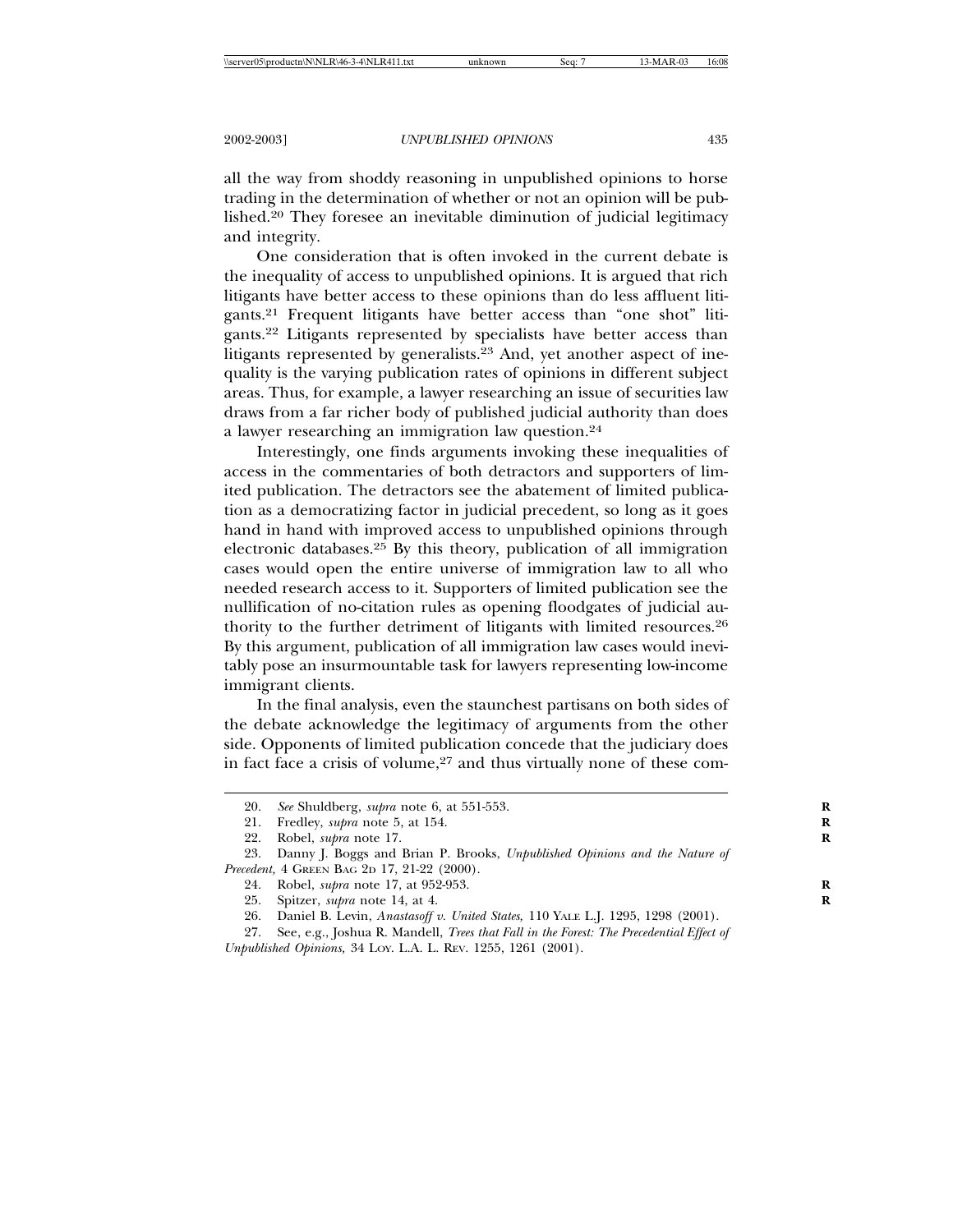mentators has called for an outright abolition of the unpublished opinion. Supporters of limited publication tend to regard it as a necessary evil,28 and even judges who argue strongly against permissive citation of unpublished cases admit to consulting these very cases themselves, and even citing them occasionally in their own opinions.29 One commentator noted that the long line of arguments between the two sides had amounted to a stalemate, at least until recently.<sup>30</sup>

### IV. ANASTASOFF

In an essay he published in 1999, Richard S. Arnold, a highly regarded<sup>31</sup> Eighth Circuit judge, wrote that although he had authored many hundreds of unpublished opinions in his time on the bench, he had "always felt uneasy about it."32 He described the system of limited publication as having a negative effect on psychology of judging by dint of the extraordinary discretion that it vests in judges. For example, a judge who feels that she should reach a certain result in a case, but who cannot justify that result under existing precedent, has the option of deciding the case in an unpublished opinion and thus sweeping the problem under the rug. In Arnold's view, a system that is open to this sort of abuse, in a world where judges are human beings, must be subject to question.<sup>33</sup>

Judge Arnold is rumored to have been waiting many years for the right sort of case through which to vindicate his sense of unease.<sup>34</sup> His opportunity finally arrived with *Anastasoff*, a case that involved a routine tax dispute between the IRS and a retired teacher over \$6,436 in overpaid taxes.35 Writing for the Eighth Circuit panel, Arnold held

<sup>28.</sup> Jeffrey O. Cooper and Douglas A. Berman, *Passive Virtues and Casual Vices in the Federal Courts of Appeals,* 66 BROOK. L. REV. 685, 707-709 (2000).

<sup>29.</sup> Martin, *supra* note 11, at 196. **R**

<sup>30.</sup> William J. Miller, *Chipping Away at the Dam: The Future of Unpublished Opinions in the United States Courts of Appeals and Beyond.,* 50 DRAKE L. REV. 181, 182-183 (2001).

<sup>31.</sup> *See, e.g.*, Babbitt*, 2 Judges Seen as Top Choices for Seat,* RECORD (Northern New Jersey), May 11, 1994, at A20, *available at* 1994 WL 7766346. (Judge Arnold of Arkansas, a long-time friend of President Bill Clinton, had earlier been reported as being on the short list of candidates to replace Justice Harry A. Blackmun on the U.S. Supreme Court).

<sup>32.</sup> Arnold, *supra* note 11. **R**

<sup>33.</sup> *Id.* at 223.

<sup>34.</sup> John Borger and Chad Oldfather, *The Uncertain Status of Unpublished Opinions,* 57 BENCH AND BAR OF MINN. 36 (Dec. 2000).

<sup>35.</sup> The issue that the parties *thought* they were arguing was whether Ms. Anastasoff's refund claim should be governed by the "Mailbox Rule," which deems certain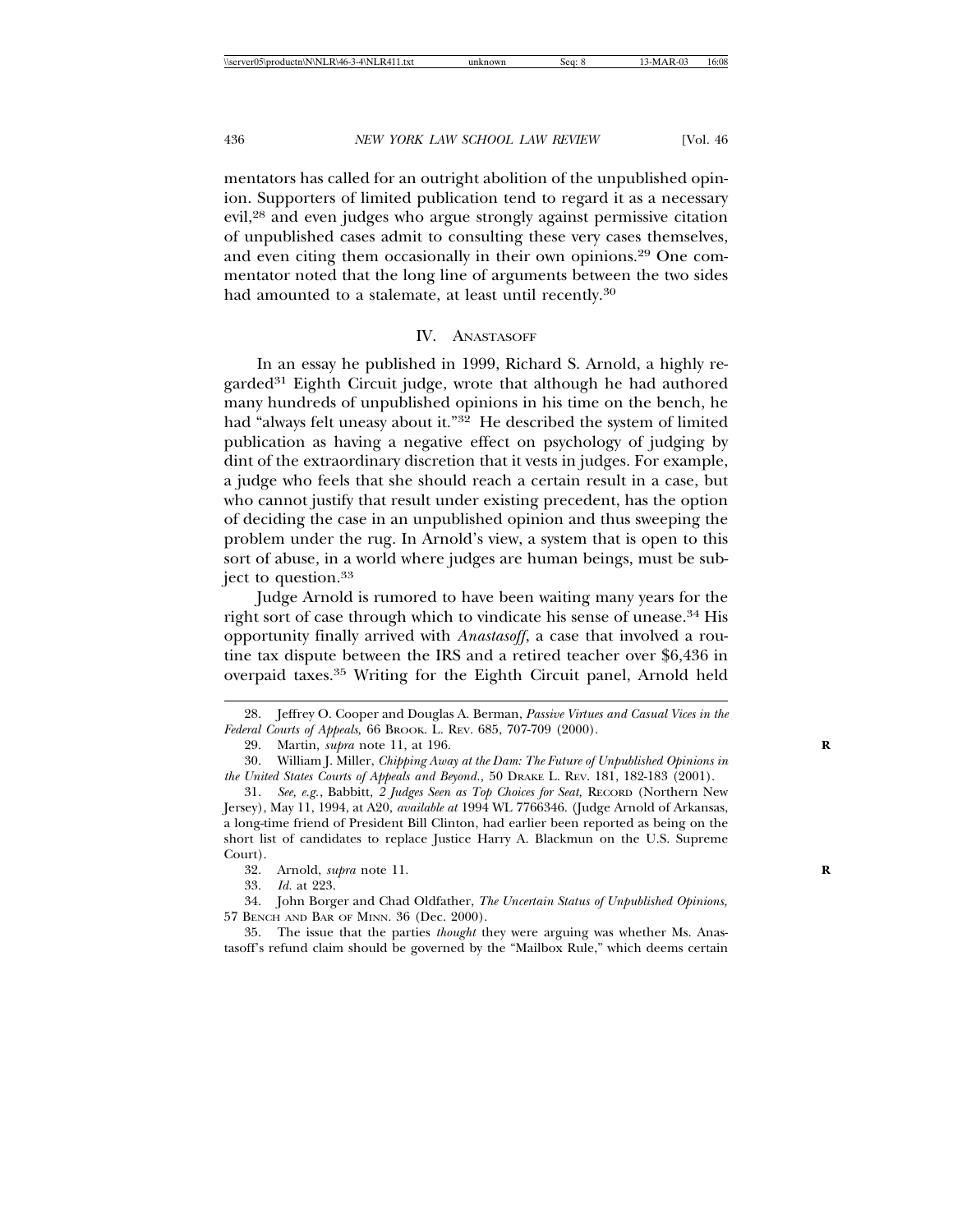that in resolving the dispute, his court was bound by an earlier unpublished opinion of the circuit in a case that was virtually identical on the facts. In so holding, Judge Arnold audaciously thrust the debate over unpublished opinions onto an entirely new plane, finding his own circuit's no-citation rule to be an unconstitutional expansion of the court's Article III powers.

While earlier critics of limited citation had ruminated about possible constitutional defects in the system, invoking equal protection and due process analyses,<sup>36</sup> no previous court had ever held a no-publication or no-citation rule unconstitutional. Judge Arnold's panel opinion in *Anastasoff* focused on the specific powers delegated to the judgeships authorized under Article III. It also devoted extensive consideration to the doctrine of precedent: its derivation, its history, its centrality to our legal system, and its relationship to powers vested in other branches of government. Arnold concluded that judicial adherence to rules announced in previous opinions was a principle impliedly codified in Article III, founded in the Framers' understanding of the doctrine of precedent. Perforce, any court rule that would limit the precedential value of previous opinions must be constitutionally invalid.

Arnold's panel opinion in *Anastasoff* drew immediate attention from legal commentators, not only because of its novel constitutional slant on the limited publication debate, but also because of its immense practical implications, which were instantly obvious to all.37 But only four months later, in a bizarre twist, the Eighth Circuit sitting *en*

The story goes that the validity of the no-citation rule had not been raised in either brief on either side. But in oral arguments, the judge signaled that this was the issue on his mind. As Ms. Anastasoff's lawyer droned on about the relevant IRS regulations, Arnold is reported to have leaned forward and asked, "What do you do with our opinion in the *Christie* case?" Tony Mauro, *Stealth Decisions Under Fire,* LEGAL TIMES, Sept. 4, 2000, at 1.

types of tax claims to be received on the date that they are postmarked rather than on the date they are actually received by the IRS. Although statutory law did not specifically extend the Mailbox Rule to Ms. Anastasoff's situation, her lawyer made a policy argument that the court should apply the rule in her favor nonetheless.

Fortunately for the IRS, the rule's applicability was not a novel issue for the Eighth Circuit. In 1992 that court had handed down an unpublished opinion, *Christie v. U.S.*, No. 91-2375MN, 1992 U.S. App. LEXIS 38446 (8th Cir. Mar. 20, 1992) which was almost factually identical. Although the Eighth Circuit's limited publication rule provided that unpublished opinions are not binding precedent, and that parties should not cite them, the IRS went ahead and cited *Christie*, ostensibly for its persuasive authority.

<sup>36.</sup> *See, e.g.*, Southwick, *supra* note 3, at 214. **R**

<sup>37.</sup> *See* Miller, *supra* note 30, at 197-198. **R**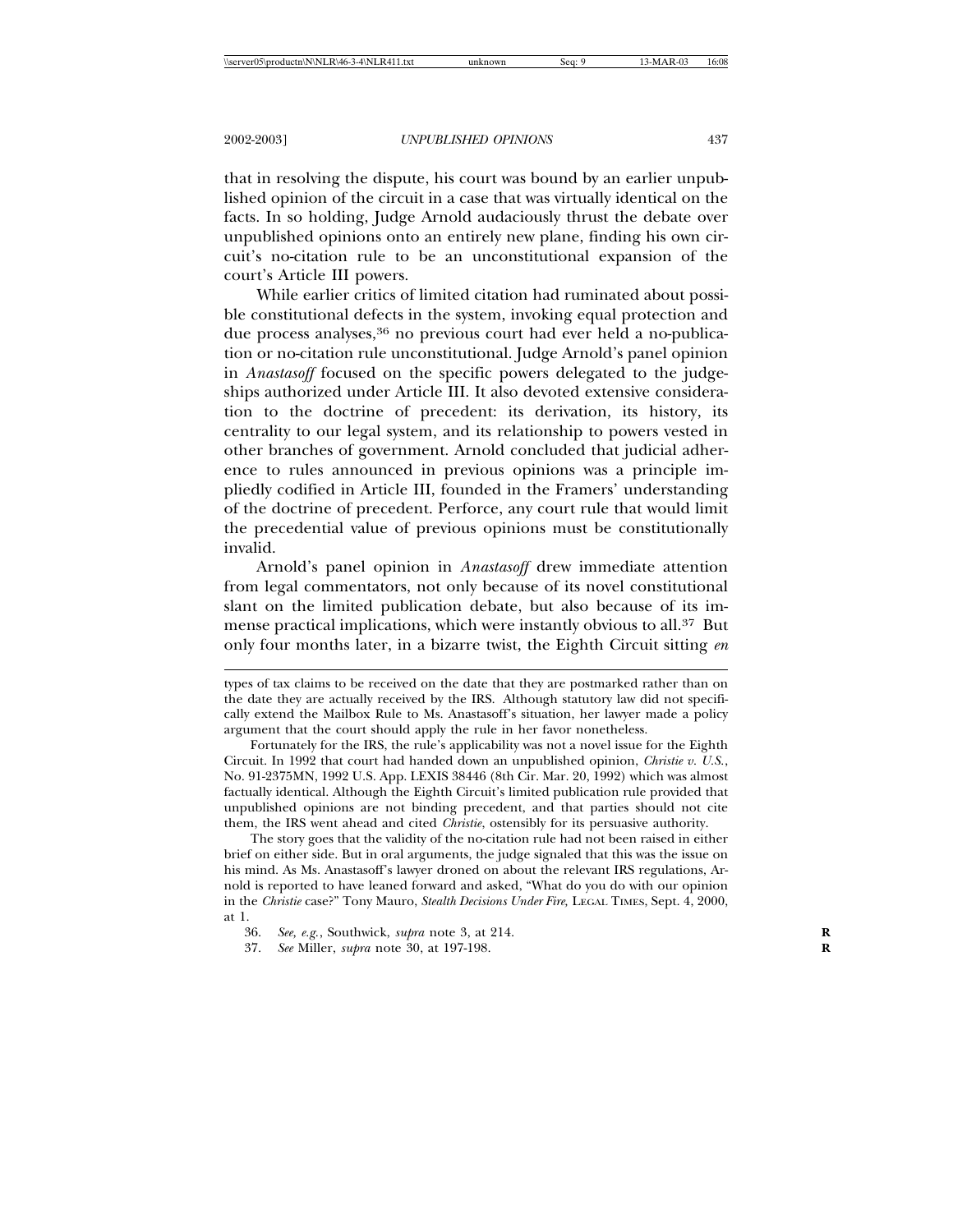*banc* vacated the panel opinion for mootness.<sup>38</sup> During this brief intervening time, the IRS had reversed its position, acquiesced in the rule that had been urged by the claimant's lawyers, and issued the taxpayer a full refund of her overpayment. Judge Arnold, writing again for the court, found that since there remained no tax refund dispute, there remained no case. He thus followed what he called "the appropriate and customary treatment"39 of such a situation, which was to vacate his panel opinion.

In taking this step, however, Arnold sidestepped the issue of the binding authority of unpublished opinions, avoiding an absolute repudiation of the scheme of arguments that he had so meticulously advanced in his earlier opinion. Judge Arnold's parting shot in his *en banc* opinion was a declaration that the constitutionality of the Eighth Circuit's no-citation rule "remains an open question in this Circuit."<sup>40</sup>

## V. IN THE WAKE OF ANASTASOFF

With *Anastasoff's* panel opinion vacated, its authority has entered a weird, twilight state.<sup>41</sup> Significant contrary authority has since risen up. For example, Judge Kozinsky of the Ninth Circuit has authored an opinion42 that might aptly be called "the anti-*Anastasoff*," revisiting Arnold's historical ground, reaching opposite conclusions, and explicitly rejecting the *Anastasoff* analysis. Yet the force of Judge Arnold's arguments persists. Despite its vacated status, the panel opinion continues

However, consulting hard bound volume 223 of *Federal Reporter, 3d Series*, one can still discover the original headnotes. One of these, which was assigned to the topic Courts, key number 107, states quite succinctly, "Unpublished opinions have precedential effect." *Anastoff*, 223 F.3d at 898.

<sup>38.</sup> Anastasoff v. U.S., 235 F.3d 1054 (8th Cir. 2000).

<sup>39.</sup> *Id*. at 1056.

<sup>40.</sup> *Id*.

<sup>41.</sup> Although the panel opinion is retrievable on Westlaw, it appears under a red flag, and has been stripped of its West headnotes and key numbers. Nor have the opinion's original headnotes been compiled into any of West's key number digests. West explains that they maintain a very strong policy of stripping headnotes from vacated cases. "When an opinion is vacated or superseded, its law, and the headnotes representing that law, are nugatory. The theoretical underpinning for the very existence of a headnote is gone." E-mail correspondence from Daniel Dabney, Senior Director for Research and Development, West Group (Mar. 25, 2002) (on file with author).

<sup>42.</sup> *Hart*, 266 F.3d at 1155. *See supra* text accompanying note 12. **R**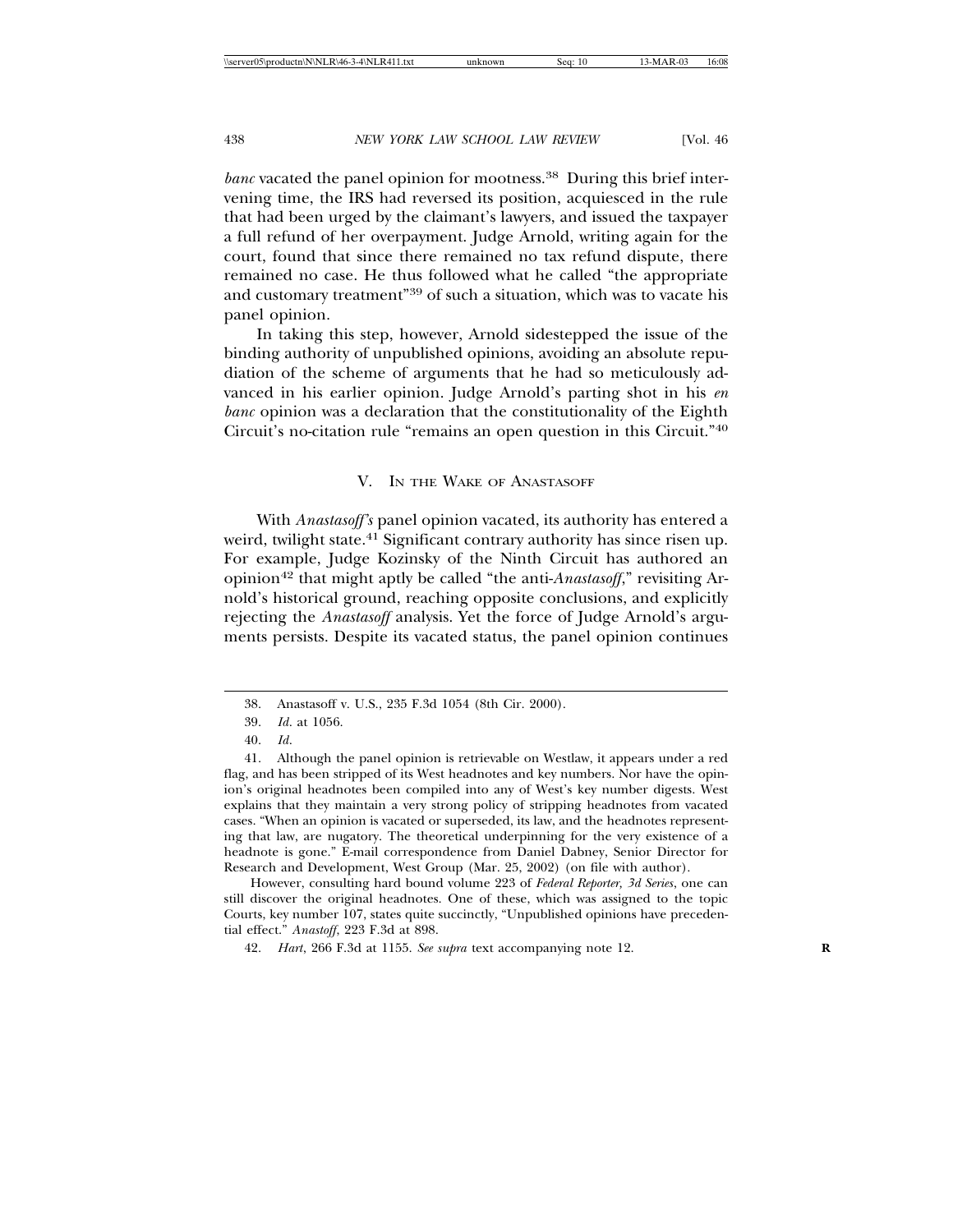to be cited regularly in court cases, $43$  and commentators acknowledge its reverberating effects.<sup>44</sup>

While the authority of the *Anastasoff* panel opinion remains unsettled, Judge Arnold's reasoning carries significant implications for litigation practice, particularly when one considers the flood of judicial authority that would become binding on federal courts that accepted it. The most immediate and obvious effect of the opinion would have been to elevate all previous unpublished Eighth Circuit opinions to be the law of that circuit. The same result would obtain in every circuit that embraced Judge Arnold's arguments. And even in other circuits where *Anastasoff* had not been explicitly repudiated, advocates could ignore their local circuit rules and begin citing unpublished opinions, using *Anastasoff's* constitutional rationale as a justification.45 Observers generally agree that the issues involved are ultimately destined for Supreme Court review.<sup>46</sup>

*Anastasoff* and its progeny have unleashed a new flood of commentary on the limited publication debate in the literature of law. Many of these articles contemplate various practical implications that would flow from a general judicial acceptance of the argument that all unpublished opinions represent binding authority. A detailed assessment of this commentary is beyond the scope of this essay, except to the extent that the commentary involves implications for legal research. Although several commentators make reference to particular consequences for researchers, very little of the commentary fully recognizes the practical demands of ethical case law research in this context.

### VI. IMPLICATIONS FOR LEGAL RESEARCH

As noted at the beginning of this essay, an ethical research undertaking in case law necessarily involves a thorough investigation of all authority relevant to the issues at hand. This universe of authority extends all the way back to the earliest judicial consideration of the points of law, no matter how distant in time that may be. Within this

<sup>43.</sup> Jerome I. Braun, *Anastasoff v. United States: An Update,* 85 JUDICATURE 93 (2001) (A Key Cite search run on July 12, 2002 indicates that the *Anastasoff* panel opinion has been cited by courts 38 times since being vacated).

<sup>44.</sup> Braun, *supra* note 43, at 94; Miller, *supra* note 30, at 202-203. **R**

<sup>45.</sup> Braun, *supra* note 43, at 93-94. This commentator views the *Anastasoff* panel **R** opinion serving as a perennial last refuge for counsel advancing otherwise lost causes that an unpublished "precedent" might save.

<sup>46.</sup> *See, e.g*., Leane C. Medford, *The Continuing Controversy over the Precedential Effect of Unpublished Opinions,* 20 AM. BANKR. INST. J. 26, 27 (Nov. 2001).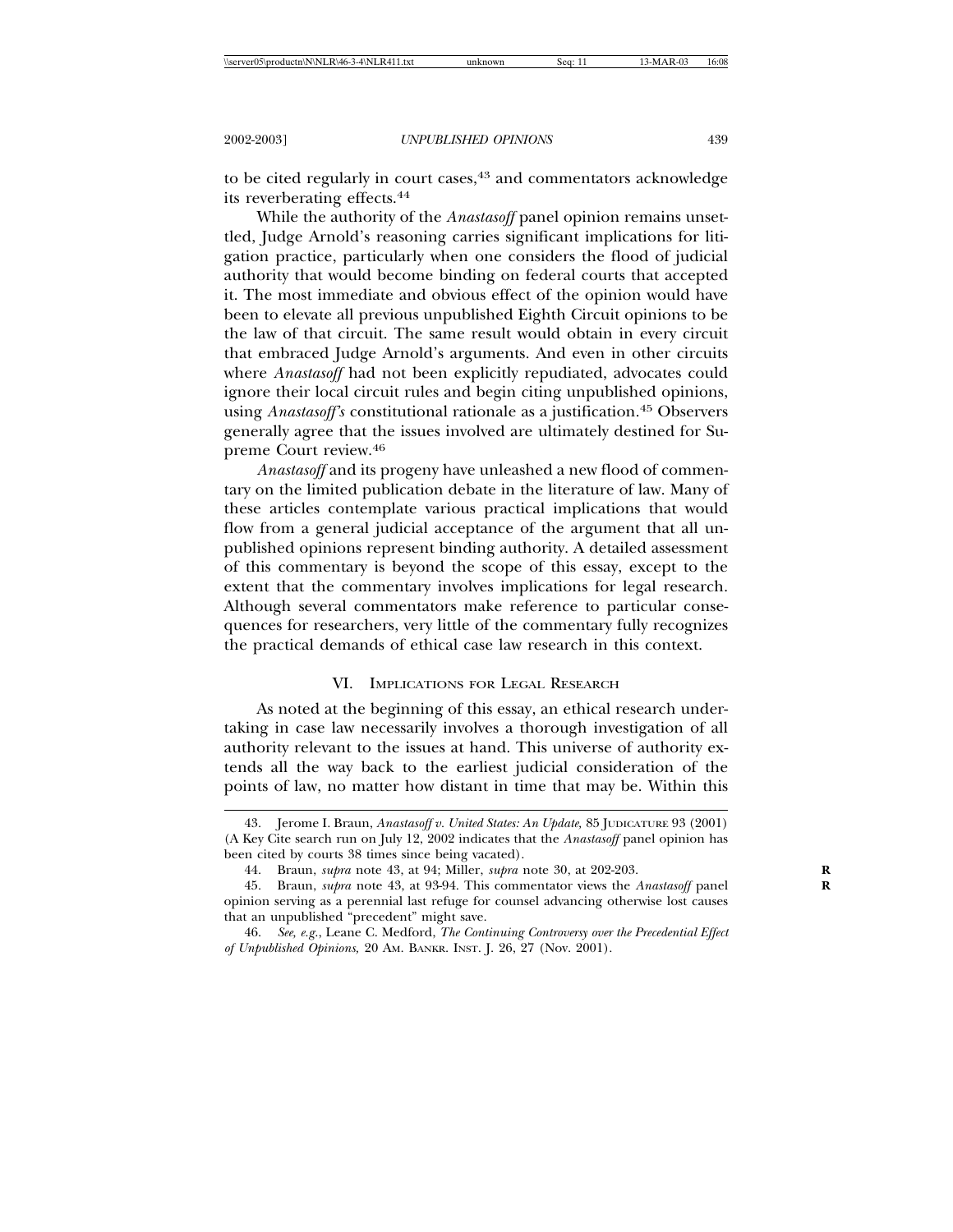research universe, unpublished opinions are not insignificant.<sup>47</sup> Indeed such opinions, whether citable or uncitable, can prove quite important to the researcher, as empirical studies have amply documented.48 Furthermore, the constitutional arguments advanced by the *Anastasoff* panel would raise the significance of these opinions all the way up to the level of binding authority on the courts that decided them. The universe of relevant cases thus grows ever larger, and the researcher's burden ever greater.

Of course, the challenge of researching unpublished opinions is nothing new. Courts' limited publication regimes have never completely prevented researchers from finding unpublished opinions, any more than their no-cite rules have prevented lawyers and judges from using them. But, in the decades preceding the age of digital information, the unpublished opinion was a phenomenon of only minor significance within legal research. By the end of the  $19<sup>th</sup>$  century, the universe of published case law had become a well-defined and orderly system, embodied in the handsome editions that made up West Publishing Company's National Reporter System. West's case reporters set a standard that was universally accepted. Virtually all published legal writing, irrespective of publisher, was geared to the West cites. Opinions falling outside this system were not only disfavored by courts and judges, they were also, as a practical matter, by and large inaccessible to researchers. The legal profession, aided and abetted by West, kept tight control of the shape of the research universe. But, as soon as the computer entered the law library, the profession began to lose that control.

Many commentators in the current debate over limited publication see computers as something of a panacea for the problems facing modern legal researchers. These observers deprecate concerns over inequality and difficulty of access to case law with broad declarations that the anticipated development of electronic sources will soon render such issues a thing of the past.<sup>49</sup> Few stop to consider the actual state of this development.50 Much of their commentary appears to proceed

<sup>47.</sup> *See, e.g*., Hinderks and Leben, *supra* note 17, at 213-214. **R**

<sup>48.</sup> *See* Robel, *supra* note 17; Merritt & Brudney, *supra* note 10. **R**

<sup>49.</sup> *See, e.g*., Spitzer & Wilson, *supra* note 14, at 4. **R**

<sup>50.</sup> Commentators who do confront this issue foresee practical problems flowing from the *Anastasoff* panel's argument. *See* J. Wylie Donald and Pamela Keyl, *Practicalities of Unpublished Opinions,* N.J.L.J. 28, at col. 1 (Dec. 4, 2000); Levin, *supra* note 26, at **R** 1301-1302; Sebrina Mason, *Citing Unpublished Opinions: The Eighth Circuit Holds it Violates*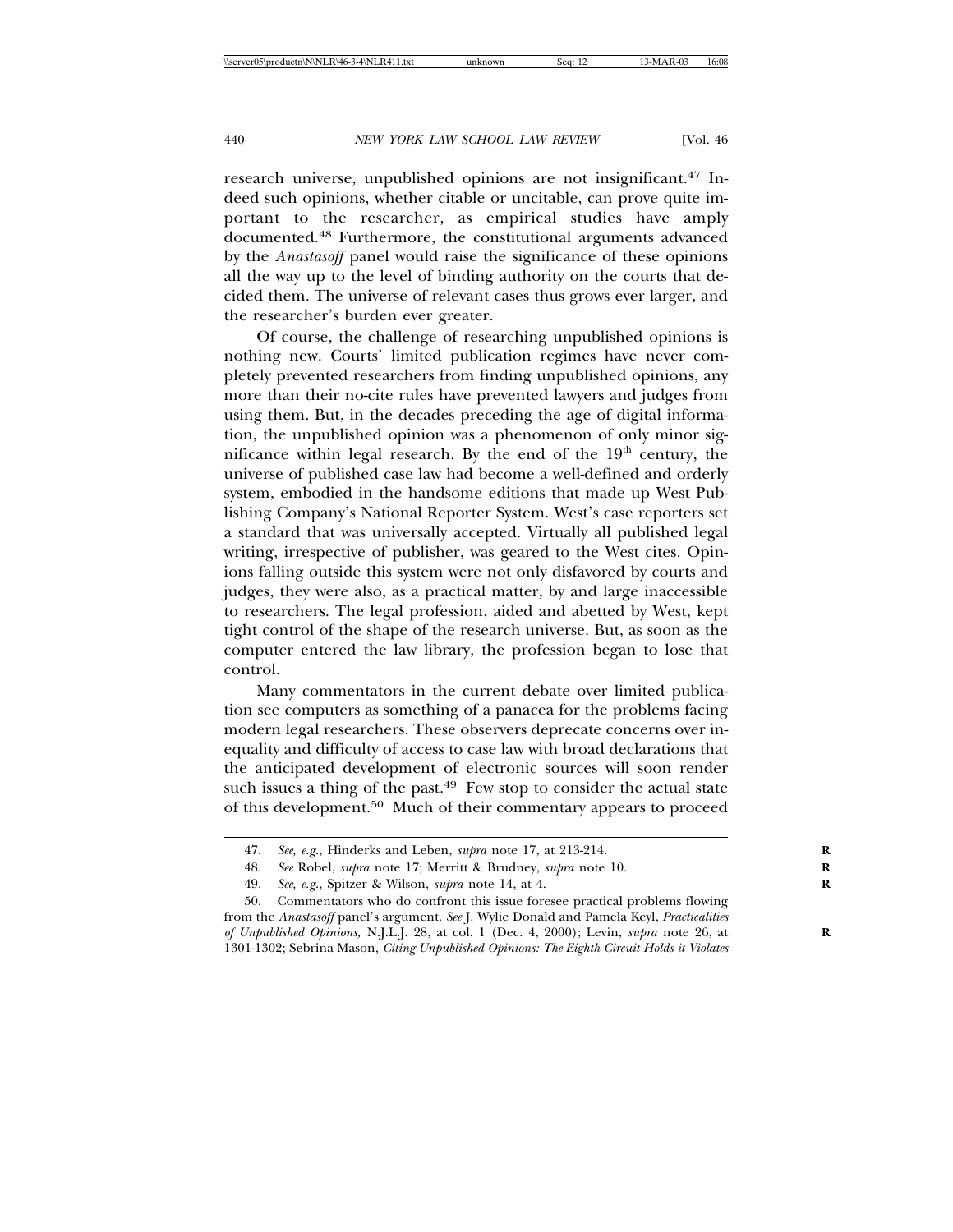directly from the premise that large amounts of case law can be found on computers to the conclusion that effective case law research can be performed on computers in every circumstance. Such a conclusion is simply not supported by the realities of modern case law retrieval systems.

At its most superficial, this commentary makes the bare assertion that all (or nearly all) federal circuit court opinions, published and unpublished, are now being made available to the public for free through Internet Web sites.<sup>51</sup> To the extent that it is accurate, this assertion may serve to counter the notion that there exists a body of secret law in the form of unpublished opinions that the judiciary is deliberately keeping hidden from public view.52 But the assertion alone is not enough to support the conclusion that the body of cases currently available for free on Internet Web sites comes anywhere near to being sufficient to sustain an adequate research effort in case law authority. These Web sites currently contain, at most, only those cases that have been loaded since their inception, which is rarely more than five or six years' worth of cases. Thus, only a small fraction of any circuit's cases, published or unpublished, can be retrieved through these sites. Not all of the free Web sites are hosted by the courts themselves,<sup>53</sup> but even the sites hosted by courts lack an explicit commitment to the continuing maintenance of a permanent archive of opinions that would include all unpublished opinions. In the event that the computers serving a particular site became overburdened, there is no guarantee that some opinions might not be eliminated.

In addition to deficiencies in depth of coverage and questionable permanence, the free Internet also suffers from a fragmentation of sources. While each Web site provides search engines that offer various methods of retrieving cases, these retrieval systems differ from site to site, and there is no means of searching more than one at a time. Rather, the scrupulous researcher must first consult the "help" screen

*the Constitution to Ignore the Precedential Value of Unpublished Opinions,* 26 S. ILL. U. L.J. 119, 140-141 (2001).

<sup>51.</sup> *See, e.g.,* Martin, *supra* note 11, at 185 ("All federal appeals court opinions, **R** after all, are part of the public record. . .. [The idea of an unpublished opinion] has become a fine, almost meaningless, distinction in a world of electronic research.")

<sup>52.</sup> *See, e.g*., Arnold, *supra* note 11, at 220. **R**

<sup>53.</sup> Some of the circuit court sites are hosted by law schools. And, recent years' opinions from all circuits can also be found on www.findlaw.com, a site created as a private venture by a company that was recently acquired by West Group. On the state level, some sites are even hosted by law firms.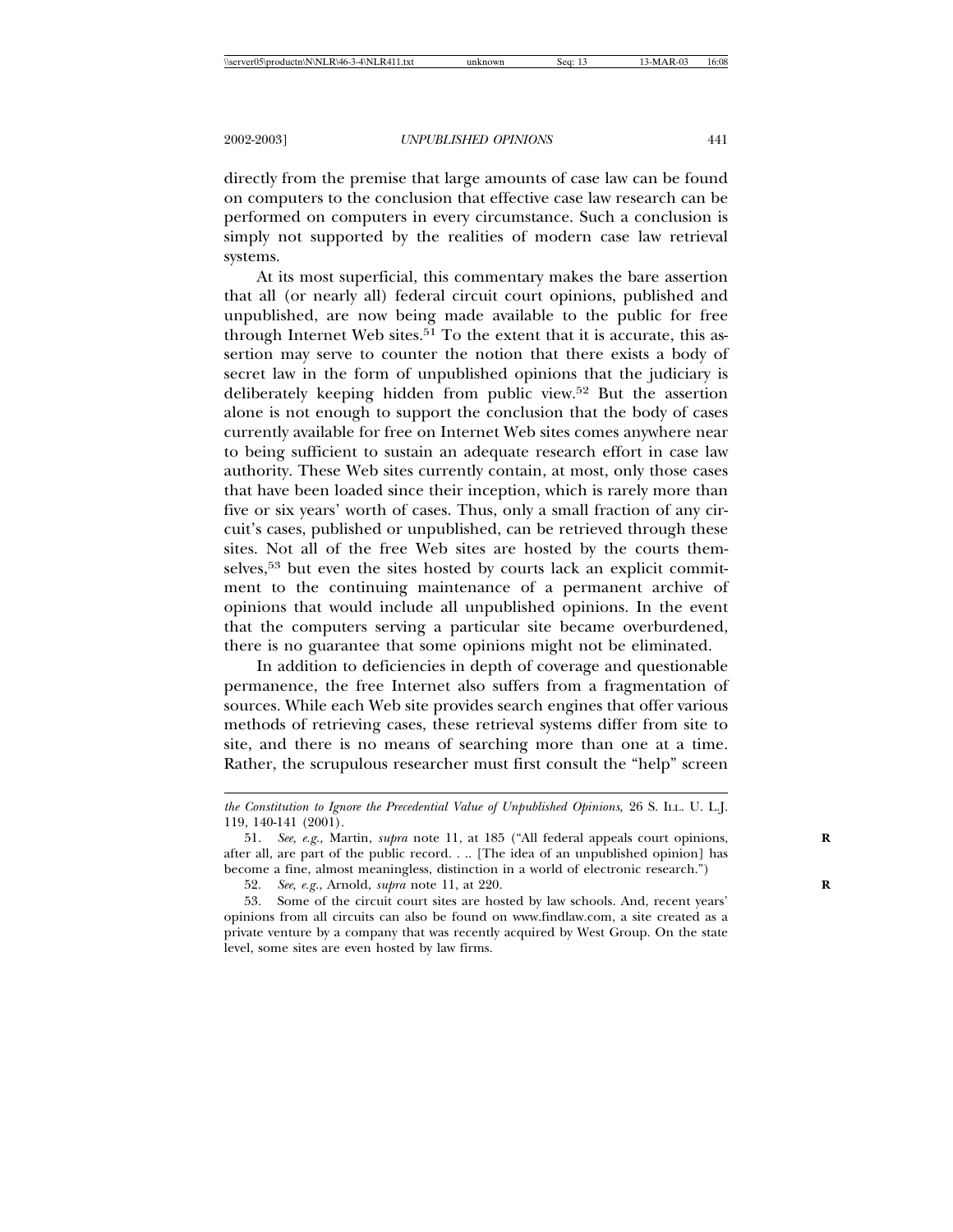for each site to learn its particular command syntax before attempting to construct a viable search. Even a small mistake in query formulation is likely to produce that are at best useless (because the search yields far too many hits or none at all,) and at worst misleading (because it omits significant ones.) Plus, given the limited scope of cases that can be found on these free Web sites, researchers generally have little incentive to gain proficiency in searching any single one.

A thorough research effort for case law in hard-copy sources has typically invoked a group of retrieval systems that afford different ways of accessing relevant cases. So long as there are redundant systems in place that offer different methods of retrieval, no single system needs to be perfect. For example, case digests, legal encyclopedias, and citators (such as Shepard's) all provide different methods for finding cases. No single system is perfect, but when used together they offer the researcher a good chance of finding all relevant legal authority on any issue. Here again, the free Internet is sorely lacking.54 Free Web sites that include collections of court opinions typically offer only a very limited and rudimentary set of retrieval mechanisms. These include the capability of searching by party name, date, judge, docket number, and key word. Natural language search engines are rare. Other methods are non-existent. And, once retrieved, the cases on the free sites are bereft of editorial enhancements such as headnotes and citator links that would lead the researcher to other relevant cases and facilitate case validation.

The task of researching case law on the free Internet is further complicated by the existence of numerous additional sources of unpublished opinions beyond the established court-supported sites. Many Web authors, from advocacy organizations, to law firms, to news providers to concerned citizens, routinely post court opinions on their sites. In doing so they are not constrained by any law or custom. Indeed, the current state of the Internet is such that any group or individual may, at minimal expense, post any number of unpublished court opinions to the Internet and thus "publish" them, in a sense that is no less formal than publication in the more established Web sources. These opinions are rightly seen as fugitive documents, since research-

<sup>54.</sup> One commentator notes that over-reliance on computer assisted legal research systems can lead to malpractice problems because such systems are of doubtful reliability in retrieving relevant cases on a particular issue. Duane A. Daiker, *Computer-Related Legal Malpractice: An Overview of the Practitioner's Potential Liability,* 69 FLA. B.J. 12, 17-18 (1995).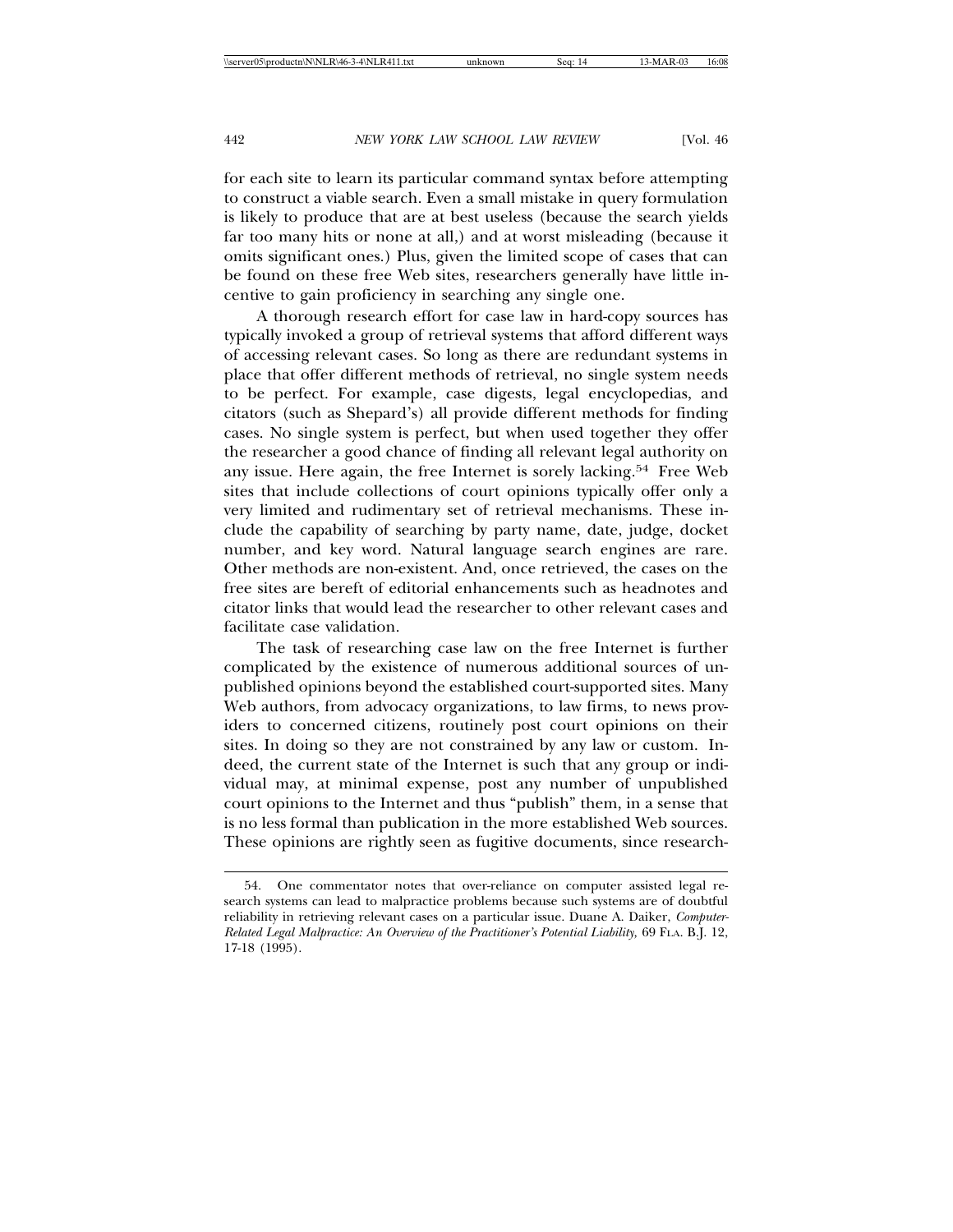ers have no reliable method for retrieving them. While the Internet has several excellent law-oriented index sites, such as Findlaw and Cornell's Legal Information Institute, none provide thorough, reliable access to the full body of case law thus posted.

There exist today only a handful of electronic resources that attempt to deliver the scope of coverage, the archival permanence, and the variety of retrieval methods that are essential to professional research in judicial authority. The obvious examples are LEXIS and Westlaw.55 Opponents of limited publication view these computer systems as the prevalent means by which future researchers will gain access to unpublished opinions in a world where federal circuit courts' no-publish and no-cite rules have been relaxed or abolished.56 Some of these critics acknowledge that LEXIS and Westlaw are expensive to use, and that thus they do not solve the problem of inferiority of access to unpublished opinions by less affluent litigants.<sup>57</sup> Few of these observers recognize, though, that even the vast libraries of unpublished opinions currently found on LEXIS and Westlaw are incomplete and do not correspond to one another.

At their inception, neither LEXIS nor Westlaw was conceived of as a case reporter, in the ordinary sense of the term.58 Rather, these computer systems were viewed as retrieval tools, supplementing the existing digests and other index-based methods that lawyers had long used in finding published cases. It is reasonable to assume that the original databases assembled for LEXIS and Westlaw were comprised almost exclusively of cases that had been published in the print edi-

<sup>55.</sup> The only other examples worthy of mention are Loislaw and Versuslaw, which are both Web-based database services available through paid subscription. These are nascent business ventures marketed to lawyers as lower-cost alternatives to LEXIS and Westlaw. Neither comes close to competing with LEXIS or Westlaw in terms of coverage or features. As systems for pursuing case law research in an ethical way, their viability is (as Judge Arnold might say) an open question.

<sup>56.</sup> *See* Hinderks & Leben, *supra* note 17, at 128-129; Shuldberg, *supra* note 6, at **R** 558-561; Brenner, *supra* note 17, at 533-534; Strongman, *supra* note 9, at 222. **R**

<sup>57.</sup> The advance of technology does not appear to be improving the accessibility of these services to the general public. A librarian from the Cuyahoga County Public Library recently reported that West Group signed, but then abruptly cancelled a flatrate, limited contract that would have allowed the library to offer Westlaw at its public terminals. This librarian concluded that West is no longer interested in providing this type of access. She further noted that LEXIS had shown no interest in such an arrangement either. Posting from Melissa Barr to law-lib discussion list (Apr. 11, 2002) (on file with author).

<sup>58.</sup> *See* Brenner, *supra* note 17, at 508. **R**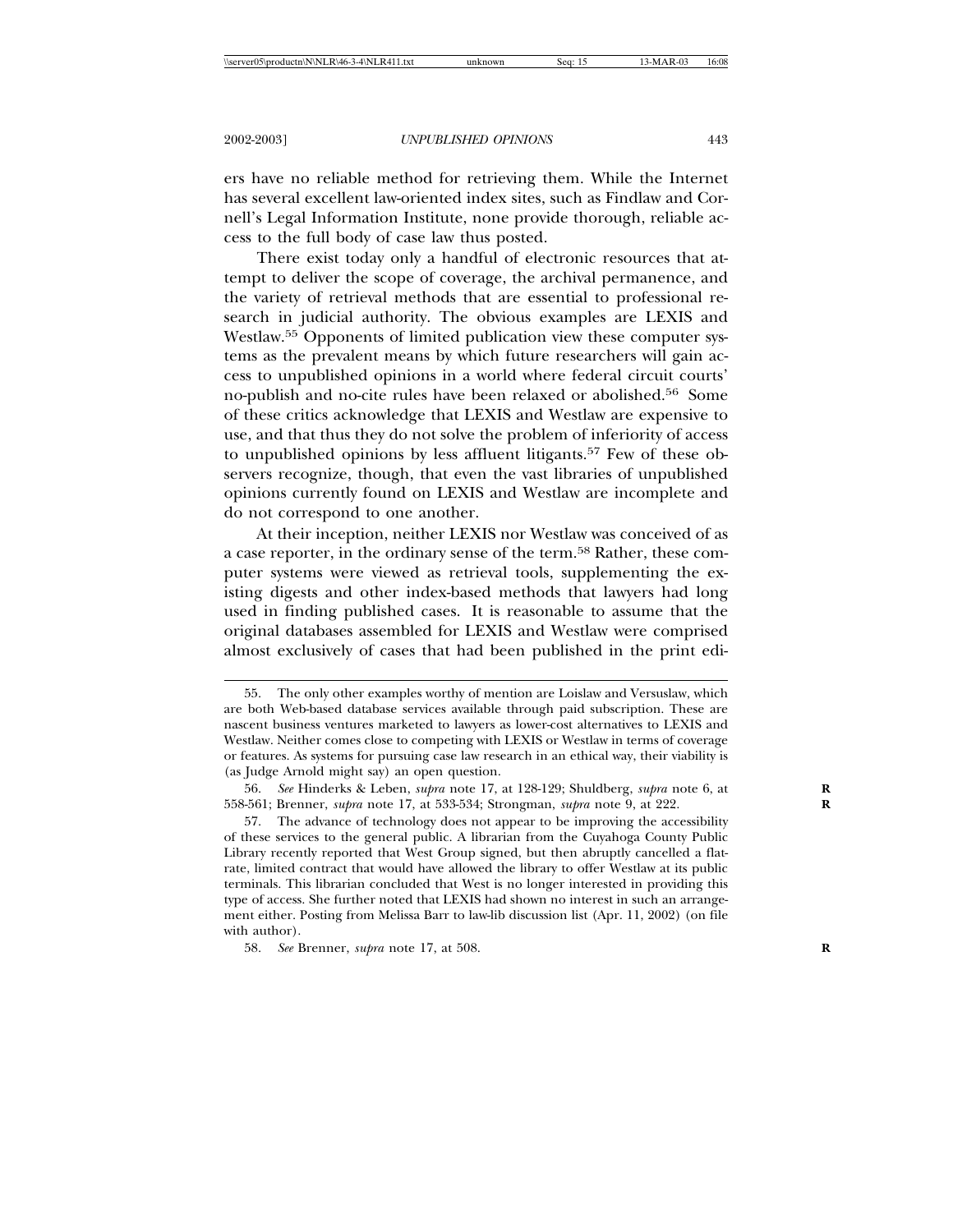tions of West's National Reporter System. But at an early stage in its development LEXIS began including unpublished opinions, and Westlaw soon followed suit.<sup>59</sup> Indeed, the inclusion of unpublished opinions, not found on the other's system, emerged early as a factor in the competition between the two systems. However, the loading of unpublished opinions onto these systems was initially done on a selective basis, with each system adopting its own selection standards, and drawing from its own sources.60 The result is that neither system has compiled an exhaustive database of unpublished opinions from any federal circuit, much less any other jurisdiction or court. The sets of unpublished cases that a researcher encounters when searching the two systems are thus different from one another.61 And neither LEXIS nor Westlaw has ever undertaken a retrospective load of unpublished opinions from any court.

In 2001 West launched the *Federal Appendix*, a new case reporter devoted to circuit court opinions that had previously been referred to as "unpublished." *Federal Appendix* bears all the familiar trappings of other editions of the National Reporter System, including case synopses and headnotes authored by West editors, indexing in the key number digests, advance sheet supplementation, and cloth binding in beige with red and black spine labels adorned with gold leaf lettering. All *Federal Appendix* cases are full-text searchable on Westlaw, with editorial enhancements included.<sup>62</sup> They have volume and page citations, equivalent to those of conventionally published cases. Each carries a disclaimer that it has not been selected for publication in *Federal Reporter*. West's stated policy is to publish in *Federal Appendix* every "unpublished" case that the various circuits send the publisher, omitting only those cases that are so purely formal as to not allow a synopsis and at least one headnote.<sup>63</sup> At the same time, however, West cautions that some circuits—notably the Third, the Fifth, and the Eleventh—

<sup>59.</sup> *Id*. at 509-515.

<sup>60.</sup> J. Thomas Sullivan, *Concluding Thoughts on the Practical and Collateral Consequences of Anastasoff,* 3 J. APP. PRAC. & PROCESS 425, 446 (2001).

<sup>61.</sup> It is ironic perhaps that the very case by which Judge Arnold felt bound in the *Anastasoff* panel, *Christie v. U.S.*, 1992 U.S. App. LEXIS 38446 (8<sup>th</sup> Cir. 1992), can be found on LEXIS but not on Westlaw.

<sup>62.</sup> This is in contrast to reported opinions that are subsequently vacated. *See* email correspondence from Daniel Dabney (on file with author), *supra* note 41 and ac- **R** companying text.

<sup>63.</sup> E-mail correspondence from Daniel Dabney (on file with author), *supra* note 41. **R**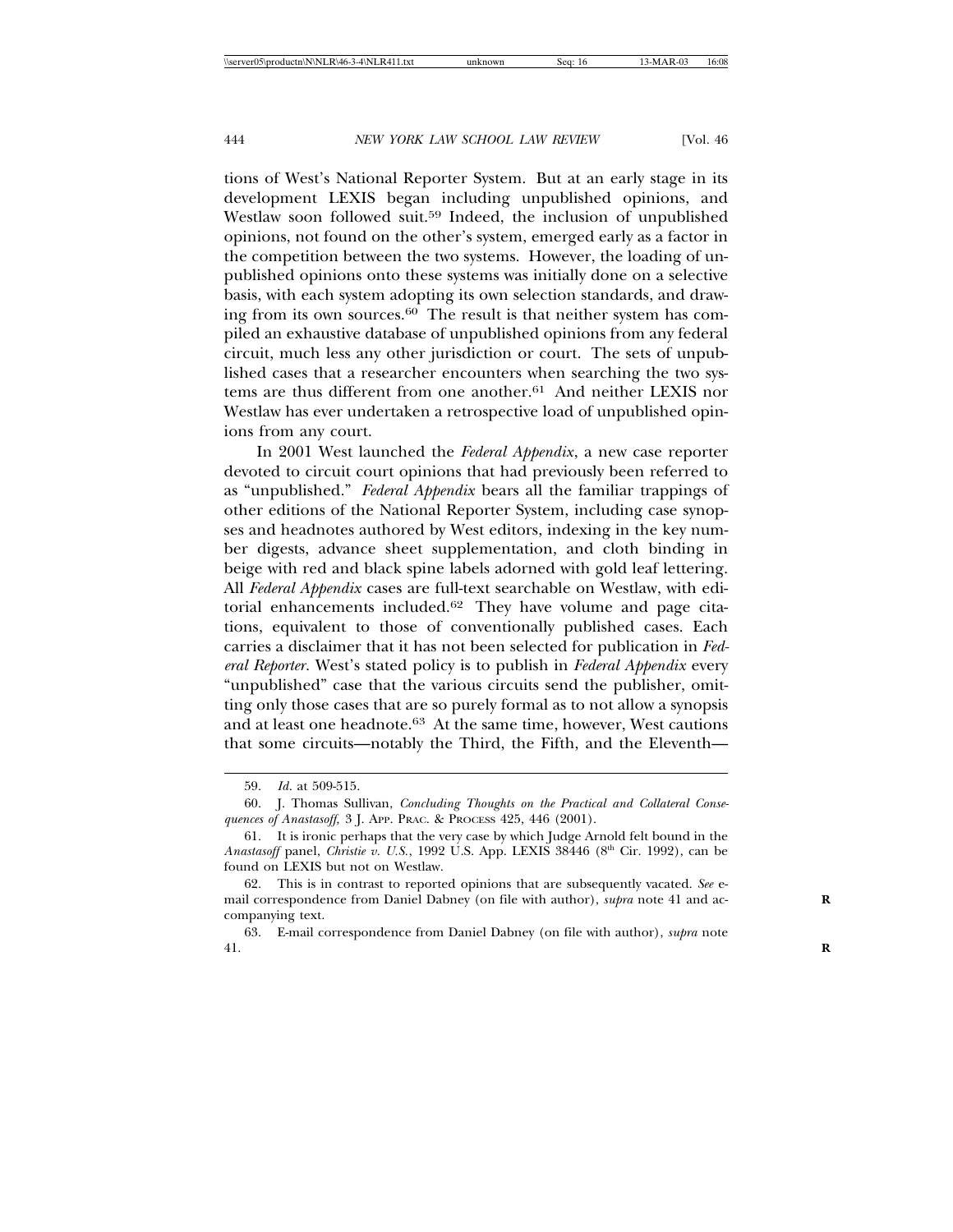have never released their unpublished cases to West or to anyone else.64

Thus it becomes clear that in recent years West has embraced an increasingly inclusive approach toward reporting unpublished opinions. It is fair to assume that Westlaw's principal competitor, LEXIS, is following a similar path. But while it is quite true that researchers now have access to many thousands of unpublished opinions through LEXIS and Westlaw, this should not obscure the fact that many thousands of other such opinions *can not* be found on either of these services. The ratio of opinions that can be found versus those that can not be found is unknown,<sup>65</sup> and is in any case a moving target. What remains is the fact that, as repositories of federal circuit court cases, both LEXIS and Westlaw are patently incomplete.

## VII. CONCLUSION

The practice of limited publication of federal circuit court opinions is ripe for reform. A wealth of legal commentary enumerates the many negative aspects of this practice. Yet the outright nullification of circuit courts' no-cite rules combined with the elevation of all unpublished opinions to the rank of binding authority would result in an ethical research mandate that is very demanding. It is a mandate that modern case law retrieval systems cannot meet. To the extent that the panel opinion in *Anastasoff* can be seen as an attempt at reform, it represents a principled and intellectual approach that is ultimately unworkable from the researcher's point of view. One can only speculate as to whether his realization of this consequence may have been one reason why Judge Arnold was so quick to vacate his own opinion.

Other reform-minded commentators have called upon the courts to augment their free Web sites to include all of their unpublished opinions.66 The courts have yet to heed this call. These commentators appear not to have examined the previous track record of courts in

<sup>64.</sup> *Id*.

<sup>65.</sup> Hannon, *supra* note 10, includes a detailed analysis of statistics of unpublished **R** cases that can be found on LEXIS and Westlaw for the various federal circuits. The author, at 208, notes that LEXIS and Westlaw show markedly different statistics in their coverage, both in regard to the number of unpublished opinions and the total number of opinions they contain. But the article sheds little direct light on the number of unpublished opinions that are not to be found on either service. Hannon, *supra* note 11, **R** at 208.

<sup>66.</sup> *See. e.g.*, Martin L. Haines, *Publishing the Unpublished Opinion,* 211 N.J. LAWYER 46, 49 (Oct. 2001); Sullivan, *supra* note 60, at 443-444. **R**